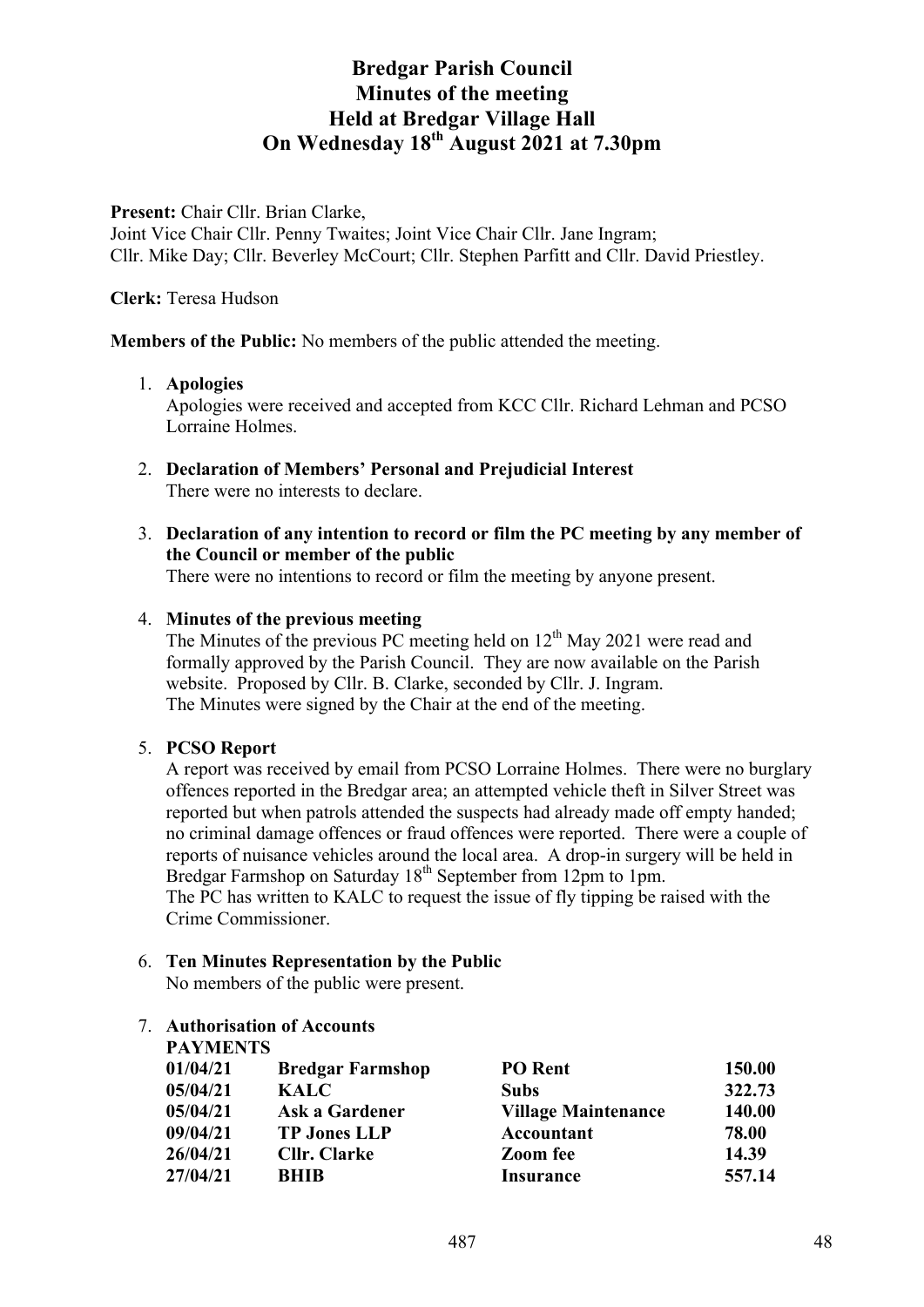| 01/05/21        | <b>Bredgar Farmshop</b>         | <b>PO</b> Rent                 | 150.00 |
|-----------------|---------------------------------|--------------------------------|--------|
| 02/06/21        | <b>Ask a Gardener</b>           | <b>Village Maintenance</b>     | 140.00 |
| 01/06/21        | <b>Bredgar Farmshop</b>         | <b>PO</b> Rent                 | 150.00 |
| 02/06/21        | 123 Reg Domain                  | Domain name                    | 14.39  |
| 02/06/21        | <b>UKSign Shop</b>              | <b>Brown Bin Stickers</b>      | 11.93  |
| 02/06/21        | <b>Cllr.</b> Clarke             | <b>Internal Auditor gift</b>   | 11.00  |
| 01/06/21        | <b>Bredgar Farmshop</b>         | <b>PO</b> Rent                 | 150.00 |
| 01/06/21        | <b>EDF</b>                      | <b>Pond Electricity</b>        | 34.00  |
| 15/06/21        | <b>SBC</b>                      | <b>Cemetery Brown bin</b>      | 40.00  |
| 15/06/21        | <b>T. Hudson</b>                | Honorarium                     | 375.00 |
| 17/06/21        | <b>Mark Pullen</b>              | <b>Work in Rec Grd</b>         | 40.00  |
| 24/06/21        | <b>Richard Clack</b>            | <b>Fixings for pond signs</b>  | 3.30   |
| 28/06/21        | <b>Shanlec Services Limited</b> | <b>Electrician/Pond Pump</b>   | 96.00  |
| 29/06/21        | <b>Cllr.</b> Clarke             | <b>Pond Pump</b>               | 47.98  |
| 01/07/21        | <b>Bredgar Farmshop</b>         | <b>PO</b> Rent                 | 150.00 |
| 01/07/21        | <b>EDF</b>                      | Pond electricity               | 34.00  |
| 07/07/21        | <b>Ask a Gardener</b>           | <b>Village Maintenance</b>     | 140.00 |
| 13/07/21        | <b>ICO</b>                      | <b>Data Prot Certification</b> | 35.00  |
| 21/07/21        | <b>CPRE</b>                     | <b>Subscriptions</b>           | 36.00  |
| 21/07/21        | <b>KCC</b>                      | <b>Grass Cutting</b>           | 849.76 |
| 26/07/21        | <b>ROSPA</b>                    | <b>Play Inspection</b>         | 86.40  |
| 27/07/21        | <b>KCC</b>                      | <b>Grass Cutting</b>           | 678.42 |
| 01/08/21        | <b>Bredgar Farmshop</b>         | PO Rent                        | 150.00 |
| 01/08/21        | EDF                             | <b>Pond Electricity</b>        | 34.00  |
| 05/08/21        | <b>Ask a Gardener</b>           | <b>Village Maintenance</b>     | 140.00 |
| <b>DECEIPTS</b> |                                 |                                |        |

| <b>RECEIPTS</b> |  |
|-----------------|--|
| - - - - - - -   |  |

| 20/04/21<br>SBC.<br>09/06/21<br>SSE | <b>Precept</b>              | 5136.00                |        |
|-------------------------------------|-----------------------------|------------------------|--------|
|                                     |                             | <b>Refund from SSE</b> | 34.50  |
| 24/06/21                            | <b>Bredgar Cricket Club</b> | <b>Rec Grd Rent</b>    | 50.00  |
| 24/06/21                            | HMRC.                       | VAT refund             | 867.67 |

There were no questions on the accounts presented. Proposed by Cllr. B. Clarke, seconded by Cllr. D. Priestley.

## 8. **Finance and Policies**

## **Policy for usage of the Recreation Ground**

Councillors discussed whether a policy for the use of facilities at Bredgar recreation ground was required following a summer of exceptional usage due to covid restrictions. Groups such as tots football and pilates have been using the space causing local residents to complain about inappropriate parking in the village. Councillors decided that it would be useful to have a simple policy where groups would be expected to inform the PC prior to organising their activity and that they may be charged a fee. Liability insurance would also be required. Cllr. Priestley has drawn up a draft policy, which will be circulated to all councillors prior to approval at the next PC meeting.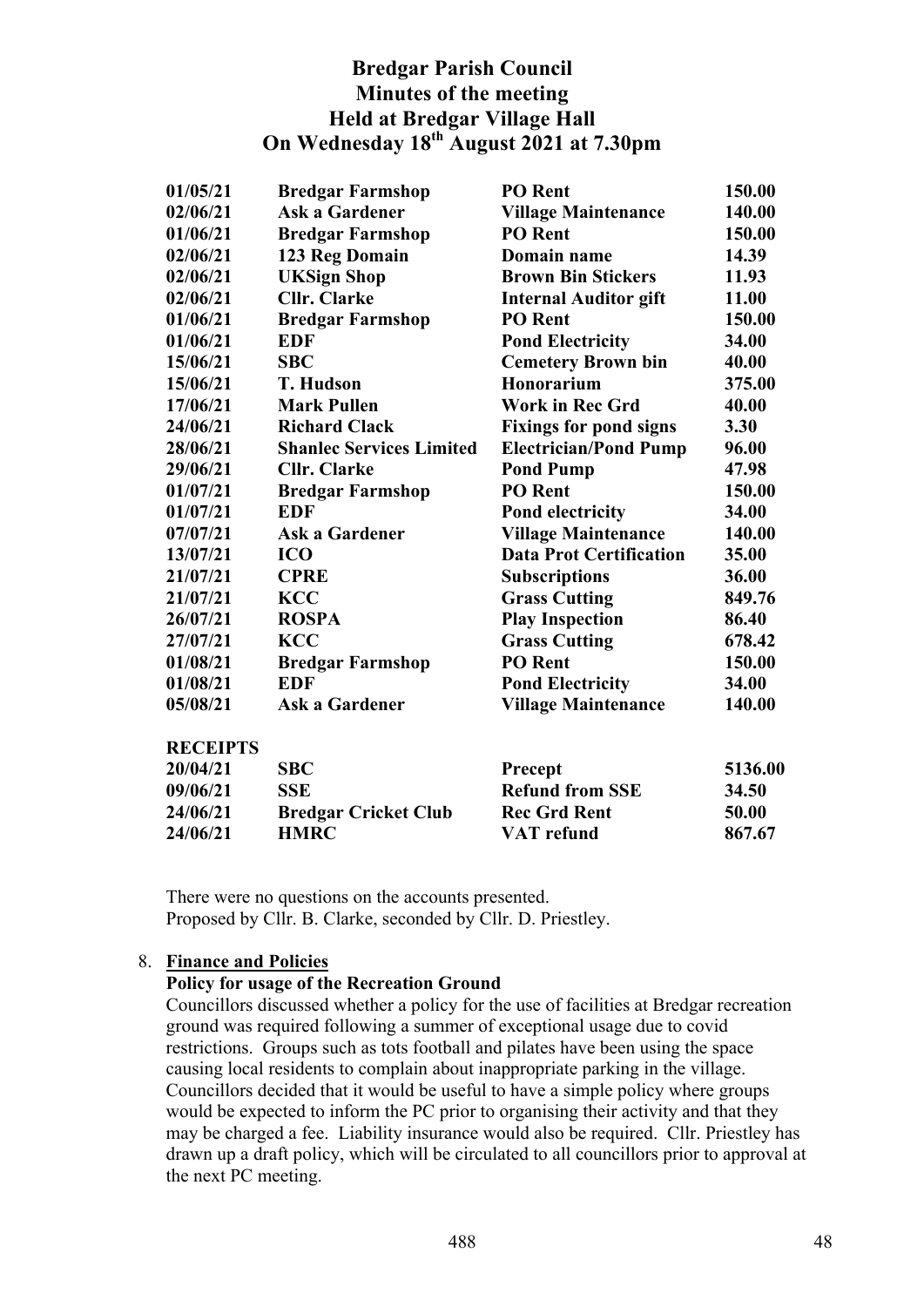## **Financial Review – August 2021**

The financial review for the previous three months was circulated by email prior to the meeting. Councillors asked if Julie Harris charged for the gardening work carried out in the village. The Chair informed them that he had asked Julie to send in an invoice but none had been received. Councillors are grateful for the work Julie does. Proposed by Cllr. B. Clarke, seconded by Cllr. S. Parfitt.

#### **Audit submitted and response received**

The Annual Audit has been completed and a response duly received from the Audit Office.

No matters were brought to the attention of the Council by the audit office.

### 9. **Remembrance Day Service**

It is hoped that a more normal service will resume this year. The Chair will contact Steve Wood and Rev Alan Pinnegar to discuss the service. A wreath will be ordered as usual to place at the Memorial in remembrance of villagers who gave their lives for their country.

### 10. **Village Matters**

#### **Cemetery water availability**

Following a request for a fresh water supply in Bredgar cemetery, the Chair enquired with SE Water: the cost for a quote is £81. Councillors agreed to obtain a quote. Proposed by Cllr. J. Ingram, seconded by Cllr. P. Twaites. The Chair and clerk will proceed with the application for a quote.

# **Electricity charging point**

Cllrs. Clarke and Parfitt attended a seminar on installing electric charging points in villages. KCC have a project, which PCs can sign up to, with success more likely if funding can be added. The Chair is obtaining quotes for tarmaccing the area opposite Bredgar School with a view to putting one space for an electric charging point there. It would generate an income for the PC. Cllr. Ingram will also discuss the options with the village hall committee to ascertain whether the village hall car park could accommodate one.

Cllr. Clarke proposed to register with KCC to get on the list, seconded by Cllr. J. Ingram, all councillors agreed to the proposal.

#### **Litter picking day**

A litter pick is scheduled to take place on Sunday  $12<sup>th</sup>$  September, starting at the village hall. It will operate similarly to last year; a risk analysis has been produced which will be submitted to SBC this week. Participants are asked to sign up with the PC prior to the day or on the day. Last year's pick resulted in 61 bags being collected.

#### **Pond improvements**

Following an episode where lack of oxygen in Bredgar pond resulted in approximately 80 kg of fish perishing, an air pump and two filters have been installed in the pond and over a period of several weeks the oxygen levels are much improved. Ongoing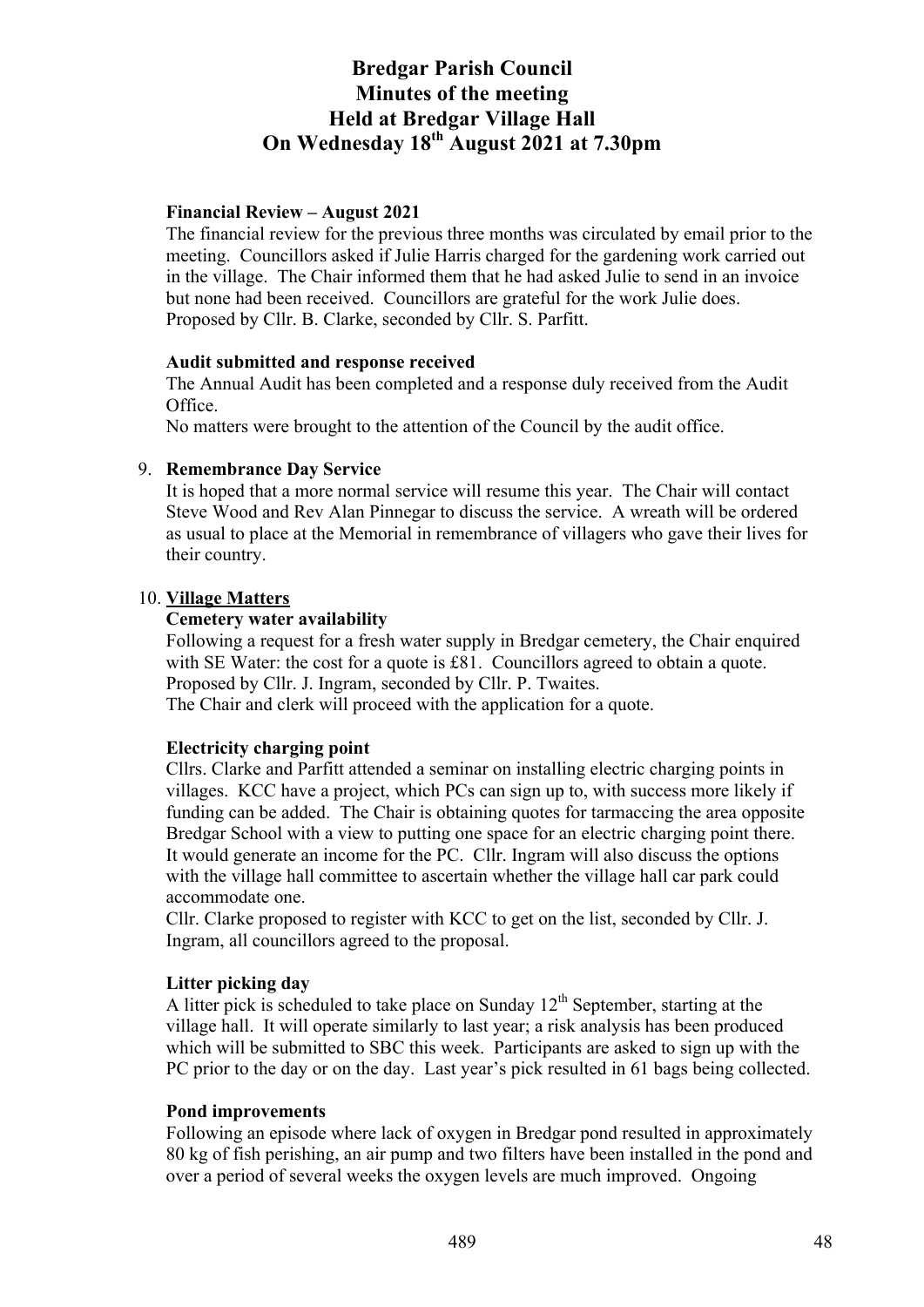maintenance will be required on the equipment with pump filters being changed every six months, etc. Dick Clack has helped enormously with the work including building a cabinet for an air pump.

A working party will tidy around the pond in late September.

## **Review of records archive**

Historical Bredgar documents currently being stored at Chantry House are to be sorted and archived appropriately by councillors and the clerk.

### **Extra bin at Swanton Street/The Meadows**

An extra litter bin has been requested by a parishioner to be placed in Swanton Street near The Meadows, as rubbish is frequently deposited in the lay by. The clerk is to ask SBC if they will supply one.

### **Celebrations for the Queen's Platinum Jubilee**

The nation will be celebrating the Queen's Diamond Jubilee next year on  $2<sup>nd</sup>$  to  $4<sup>th</sup>$ June. The PC would like to join in with the celebrations and plan to involve the village in an event yet to be decided.

Ideas for a memorial in Jubilee Garden are also welcome.

### 11. **Planning Matters**

### **Landscape assessment – update**

Following a successful tour of the area with Emma Rouse of Wyvern Heritage to produce a landscape assessment, no contact has been received. It is thought Ms Rouse may be unwell; therefore the PC will look at other sources to produce the report. **Clearance on One Acre site**

The site has still to be cleared. Cllr. Twaites is to continue to chase SBC.

#### **Draft Planning Enforcement Strategy and Charter Response**

The PC submitted a response to SBC Planning's Draft Planning Enforcement Strategy and Charter consultation.

#### **Highsted Park Planning Application Response**

Councillors have used Parish News, PC website, village noticeboards and Facebook Group to inform residents of the planning application now open for comments until 18<sup>th</sup> September known as Highsted Park. It is a significantly large planning application, which the PC plans to make every effort to respond as the voice of parishioners. The application is not in the Local Plan or draft LP. The PC will respectfully decline to meet with Quinn, the applicant, as councillors have attended their webinars and engaged otherwise to try to understand the proposal. The PC continues to engage with 5Parishes and will work with other local villages that plan to meet to discuss the proposal.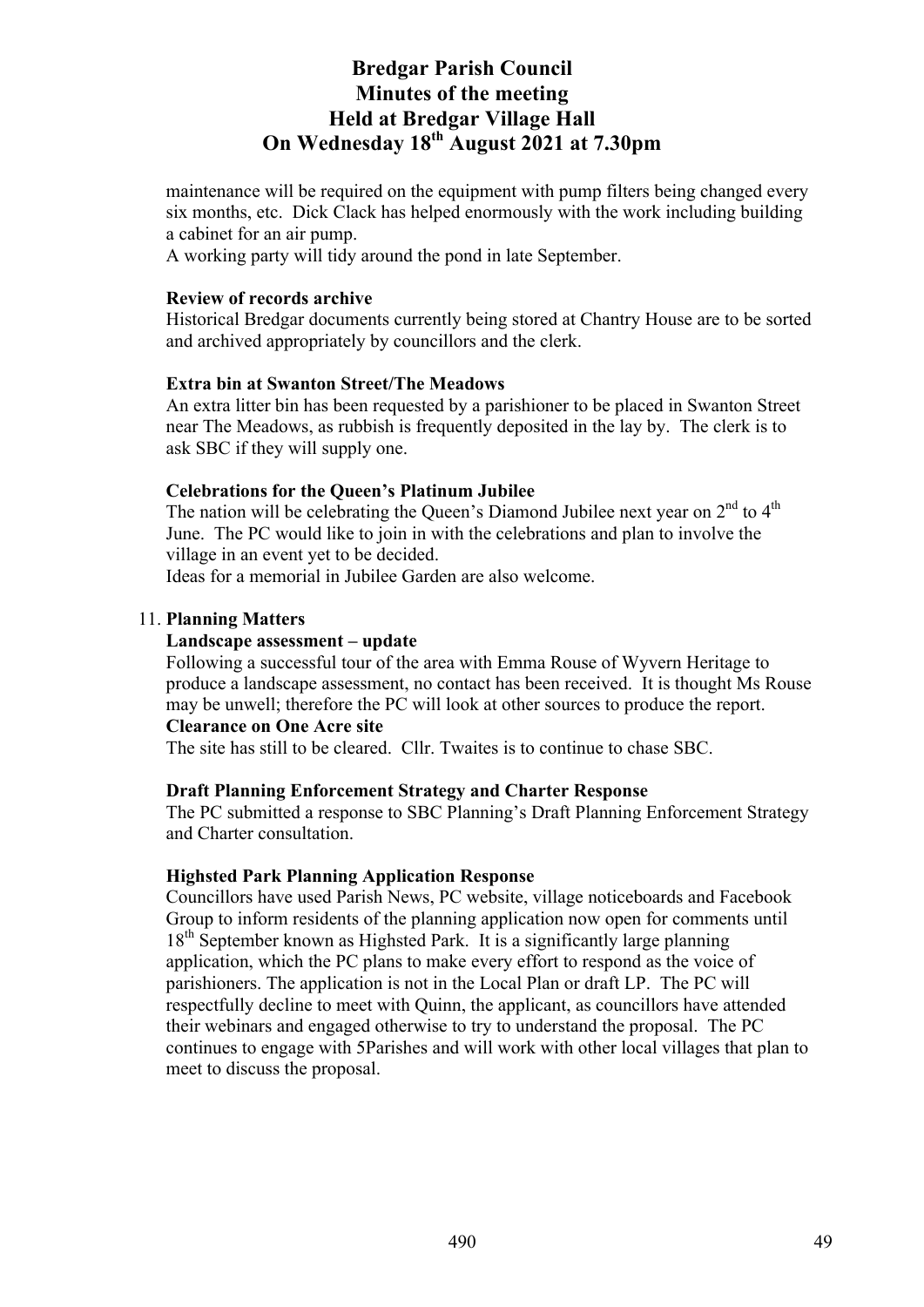# 12. **Recreation Ground**

## **ROSPA Report**

Cllrs. Clarke and Parfitt have studied the ROSPA report and will address the minor points. The cricket pavilion is to be replaced in the near future and councillors agreed this would be a good opportunity to look into refreshing all the play equipment.

#### **New pavilion update**

Diagrams for the new proposed cricket pavilion were circulated to councillors a while ago, which included a proposed new entrance in Wrens Rd. The plan was agreed in principle.

### 13. **Highways Improvement Plan**

A resident is concerned about the state of the roads in Bredgar caused by tractors etc. travelling on the narrow roads. Further damage to property has occurred at The Street/Bexon Lane junction. KCC have been asked for advice on the issue of use of unsuitable routes by large vehicles. This is a difficult problem to deal with as the economy needs be supported, which means that local companies will sometimes use smaller roads to continue their businesses. There are no designated routes documented by KCC, but at a strategic level they have adopted a Freight Action Plan that has a specific objective to try and tackle the routing of HGV's. The intention is to encourage the use of strategic roads for the transportation of goods across the county to minimise the impact on communities.

All parishioners are encouraged to report potholes on the KCC website after which they are obliged to follow up.

The PC has worked on the Highways Improvement Plan form and will add a note concerning the suggested routes for large vehicles travelling through the village. It is felt that there is a need to review width and weight restrictions around Bredgar. Cllrs. Clarke and McCourt are to complete the form.

#### 14. **Reports from Councillors**

**Cllr. P. Twaites** Nothing to report. **Cllr. D. Priestley** Nothing to report **Cllr. B. McCourt** Nothing to report.

**Cllr. S. Parfitt**

Cllr. Parfitt stated that fly tipping continues to be a problem. Some sites have been cleared but if chemical waste is dumped it takes longer to clear, as it has to be inspected. Overflowing street bins are now emptied twice a week instead of once. A resident has requested noise screening from the M2 as their property is very close to the motorway.

Speedwatch will operate at 7am on Friday  $20<sup>th</sup>$  August.